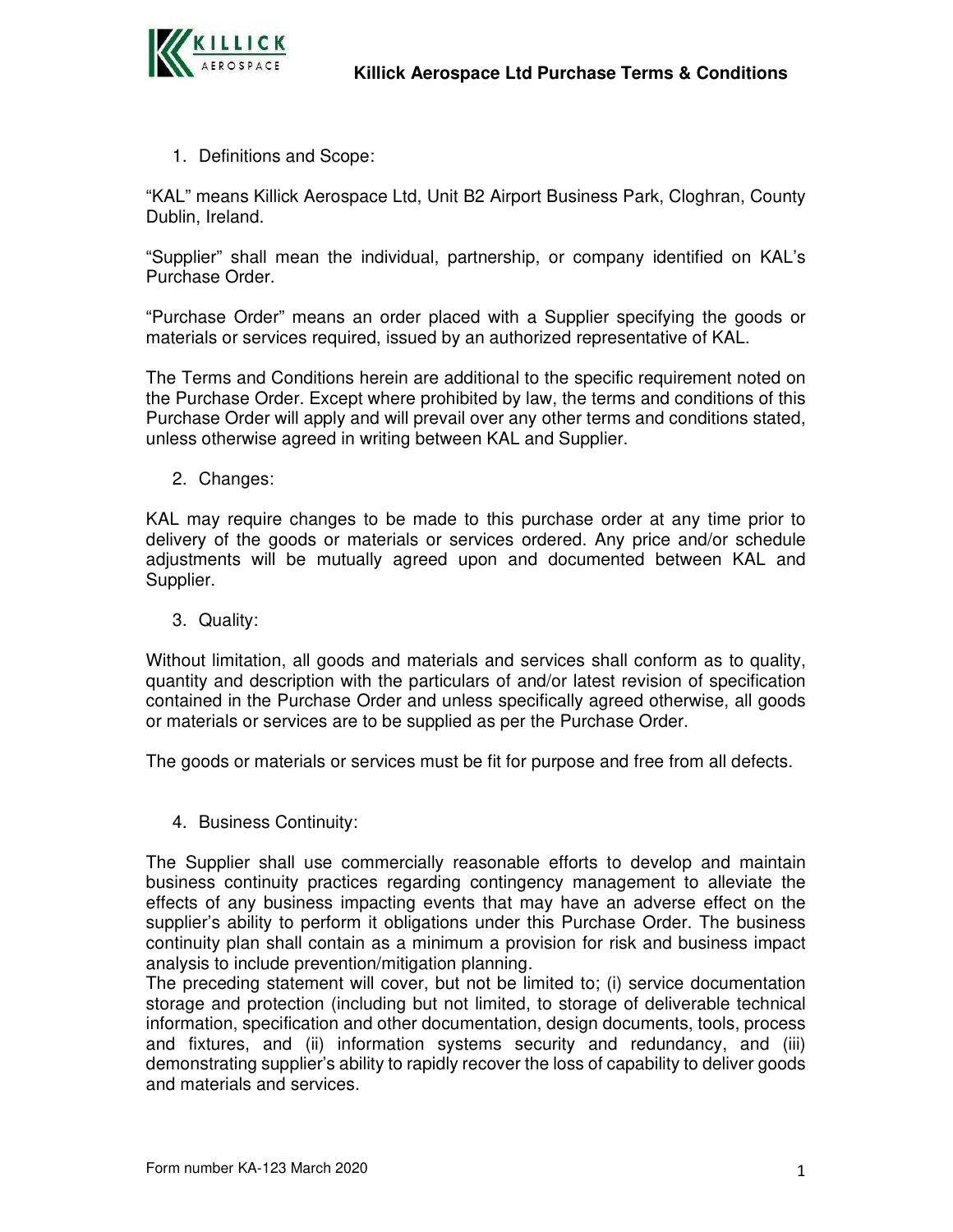

## 5. Counterfeit parts:

The Supplier is expected to develop, implement and maintain effective methods and processes appropriate to their products to eliminate the risk of introducing counterfeit material (a counterfeit part or counterfeit material being a part or material which is knowingly misrepresented as a specified genuine part of an original or authorized manufacturer).

The Supplier shall provide immediate notification to KAL in the event that counterfeit goods or materials have been supplied. In the event that counterfeit goods or material are furnished by Supplier under this Purchase Order, such items will be quarantined and/or destroyed by KAL. If so demanded, the Supplier shall promptly replace such counterfeit material(s) with material acceptable to KAL. The Supplier shall be fully liable for all costs associated with the return of or destruction of such counterfeit goods or materials.

6. On Time delivery:

The Supplier will make delivery of the goods or materials or services on the delivery date specified in this Purchase Order.

7. Notification of change:

The Supplier must notify KAL immediately in writing if:

- (i) Supplier cannot deliver to the specifications of KAL's Purchase Order.
- (ii) Supplier is disapproved by a regulatory body.
- (iii) Supplier has delivered any non-conforming goods or materials or services.

In the event of any of the above KAL reserves the right to.

- (a) accept delivery of the goods or materials or services or,
- (b) accept a portion of the order or,
- (c) reject the order in its entirety.

The Supplier must notify KAL of any changes to their processes, materials or services including those of their external providers.

- 8. Record retention requirement:
- (i) Quality records generated relating to this Purchase Order shall be maintained and preserved for a period of ten (10) years, and available for review by KAL or a regulatory body.
- 9. Flow down of customer requirement: